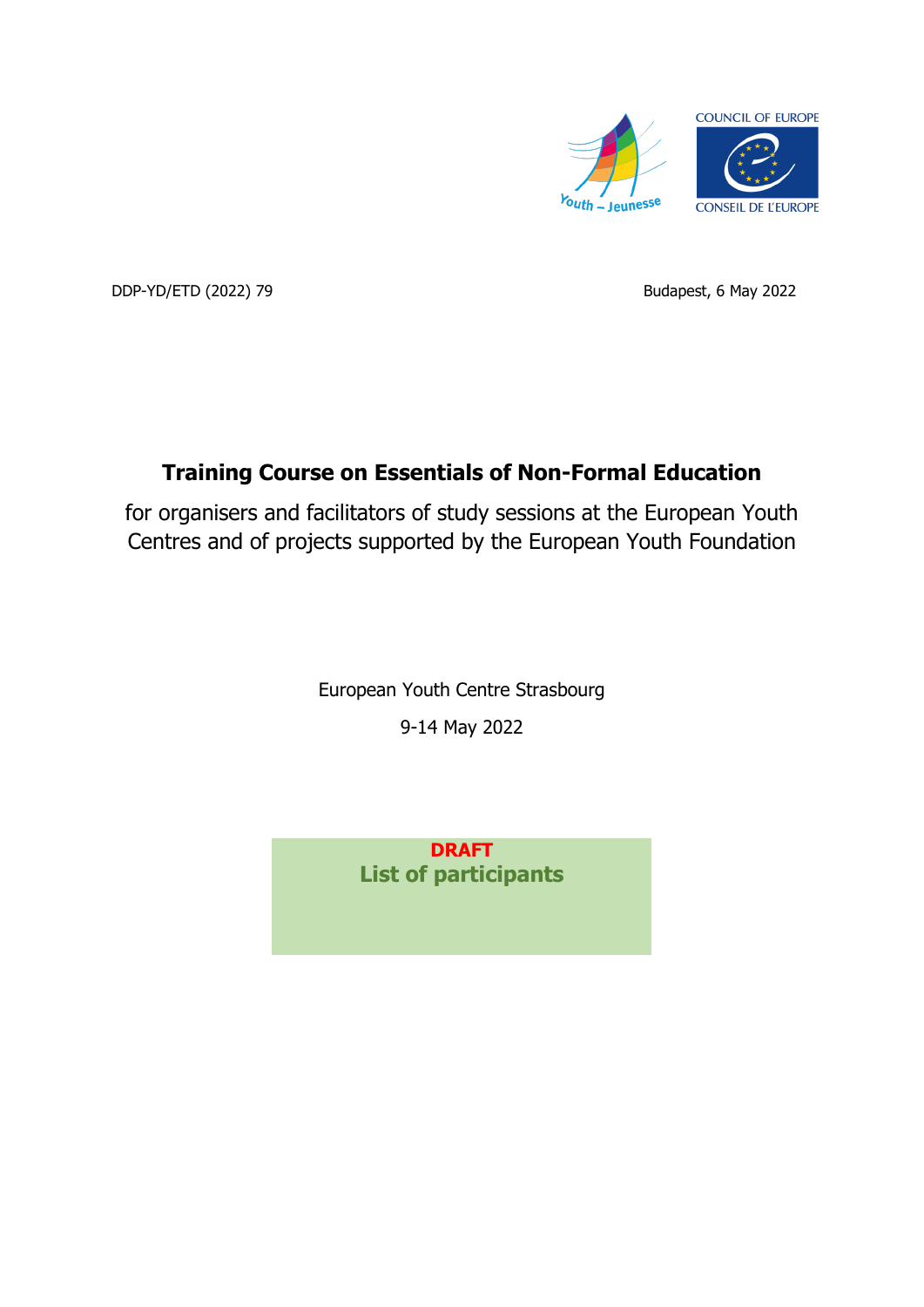## **List of participants**

| <b>Albania</b>                     |                                                          |
|------------------------------------|----------------------------------------------------------|
| Blertina Kloka                     | Together for Life                                        |
| Xheni Borakaj                      | Albanian Committee of Medical Students ACMS              |
| <b>Armenia</b>                     |                                                          |
| Anahit Babkenyan                   | <b>Uniting Bridge NGO</b>                                |
| <b>Belgium</b>                     |                                                          |
| Francesco Bottegal                 | Mijarc Europe                                            |
| Lana Cop                           | European Youth Forum                                     |
| Liesbet Perdieus                   | Don Bosco Youth-Net                                      |
| Lubna Mehdi                        | European Union of the Deaf Youth                         |
| Lucia Parruci                      | Unrepresented Nations and Peoples Organization UNPO      |
| Sheila-Ann Riek                    | Unrepresented Nations and Peoples Organization UNPO      |
| <b>France</b>                      |                                                          |
| <b>Ekrem Sahin</b>                 | <b>EMU Youth</b>                                         |
| Don Surangani Sabina<br>Kulathunga | European Union of the Deaf Youth                         |
| <b>Ibtihelle Ban Mrad</b>          | Forum of European Muslim Youth and Student Organisations |
| Georgia                            |                                                          |
| Dea Abuladze                       | Praxis for Change / HREYN                                |
| Stanislav Mezhdoyan                | WostAYN                                                  |
| Tamar Pilpani                      | Initiative For Civil Society                             |
| <b>Germany</b>                     |                                                          |
| Alexandra Person                   | European Playwork Association                            |
| <b>Burak Barut</b>                 | Forum of European Muslim Youth and Student Organisations |
| Martin Siemen                      | Rural Youth Europe                                       |
| <b>Greece</b>                      |                                                          |
| Michail Chatzimimikos              | Youth Empowerment Center                                 |
| <b>Ireland</b>                     |                                                          |
| Adam Lambe                         | Organising Bureau of European School Student Unions      |